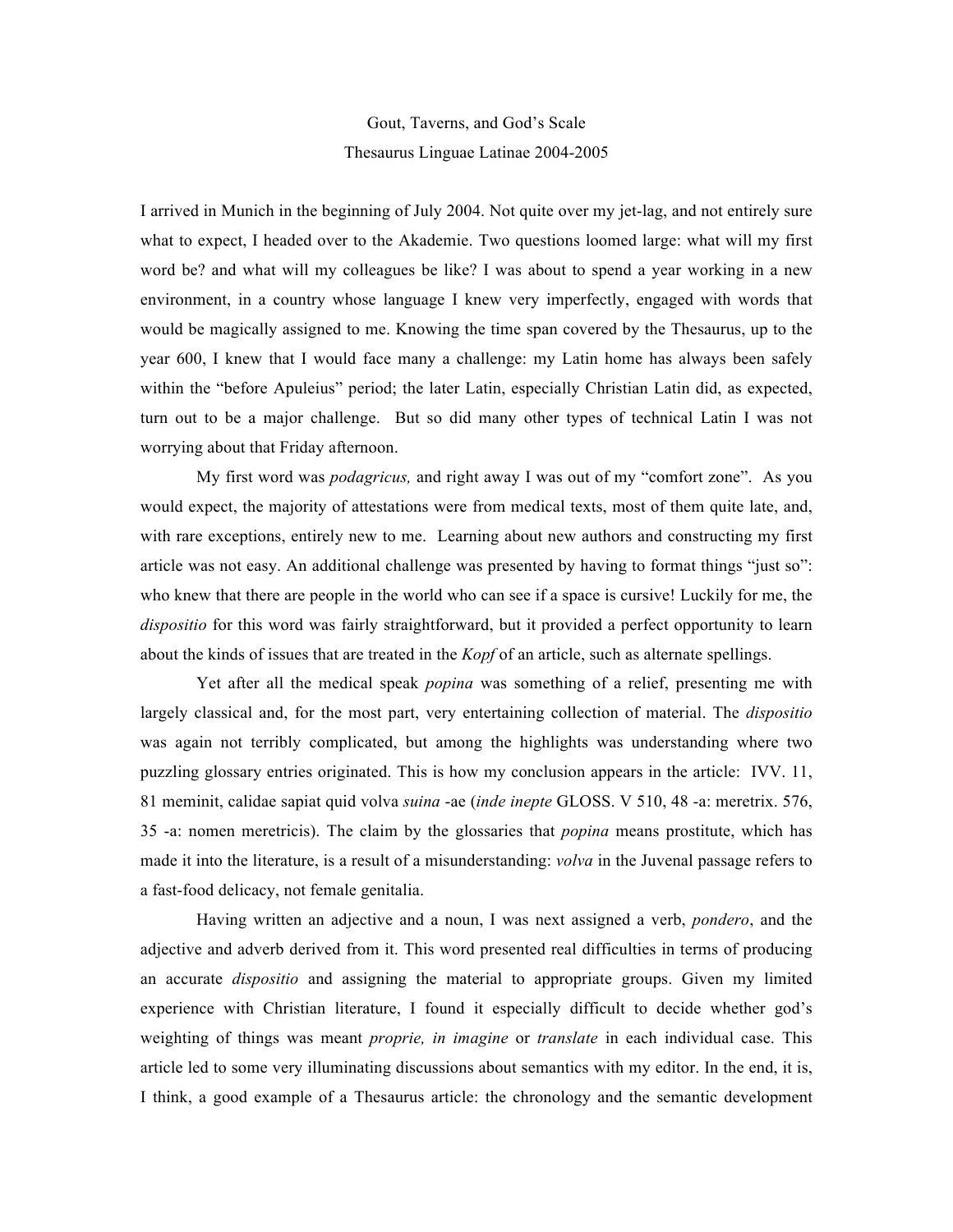cooperate, and the *dispositio* does read like *pondero*'s life story. My next word was introduced to me as *pomarius*, so I was expecting an adjective. In the end, however, the material I received contained only four example of the adjective, and produced four distinct article: the adjective, the two substantives, very frequent neuter, and less frequent masculine, and the lone *pomararius* from Pompeian graffiti. In the course of working on the article, it became clear that there was a certain amount of confusion in the manuscripts between *pomarium* and *pomerium*. When this happens, it is advisable for the same person to write both words, so as to cover the confusion thoroughly. Thus, I wrote *pomerium* as well, which proved to be quite interesting: looking at the material for the two words together made it clear that this was more than a simple formal confusion: given the fact that the area immediately outside of the city walls was often a site of extensive market agriculture, the space thought of as *pomerium/pomeria* was often planted with *pomaria*, orchards. As a result, many of the late writers, as well as some of the glossaries, do not distinguish between the two concepts, and write *pomerium* for both. Given this fact, the manuscript confusion in the text of, e.g., Horace, appears rather mild.

*Popularis* was possibly the most complex article I worked on. I enjoyed working with the material: after all, a good quarter of the passages came from Cicero, so I was in my element, and it was great to see how he played with many of the word's meaning in the same passages. Of course, that was also one of the things that made it difficult to assign words to their places within the *dispositio*. Arriving at a *dispositio* itself was complicated, especially since it was my first encounter with a word the meanings of which can be divided by more than one important criterion. With *popularis*, the dividing principle could be the syntactical relationship to *populus* (done by, available to, pleasing to, etc.) or the question of what is meant by *populus* in each case (*populus Romanus,* common people, civilians as opposed to soldiers, laymen as opposed to clergy). I had to learn how to accommodate both of these within on article, which was a valuable experience,

Other words followed, each memorable in its own way. *Pleroma*, a tiny word that had me learning about Gnosticism; *pol*, a very exciting chance to explore the Plautine corpus and think about the shades of meaning that exclamation can convey in different situations; *politicus*, which had me thinking about bilingualism and the different degrees of incorporation of a foreign word into a language. Finally, *pugno* will not be passed over: I spent nearly half of my time with it, a good portion of that with Livy. I experienced both the satisfaction of working on a word of interest to all readers of Latin and the frustrations and difficulties of being focused on this one word for many months. As the Thesaurus team begins working on *N*, I stand in awe of those who will write *nemo, namque* and *nihil*. Not to speak of *ne* and *non.*